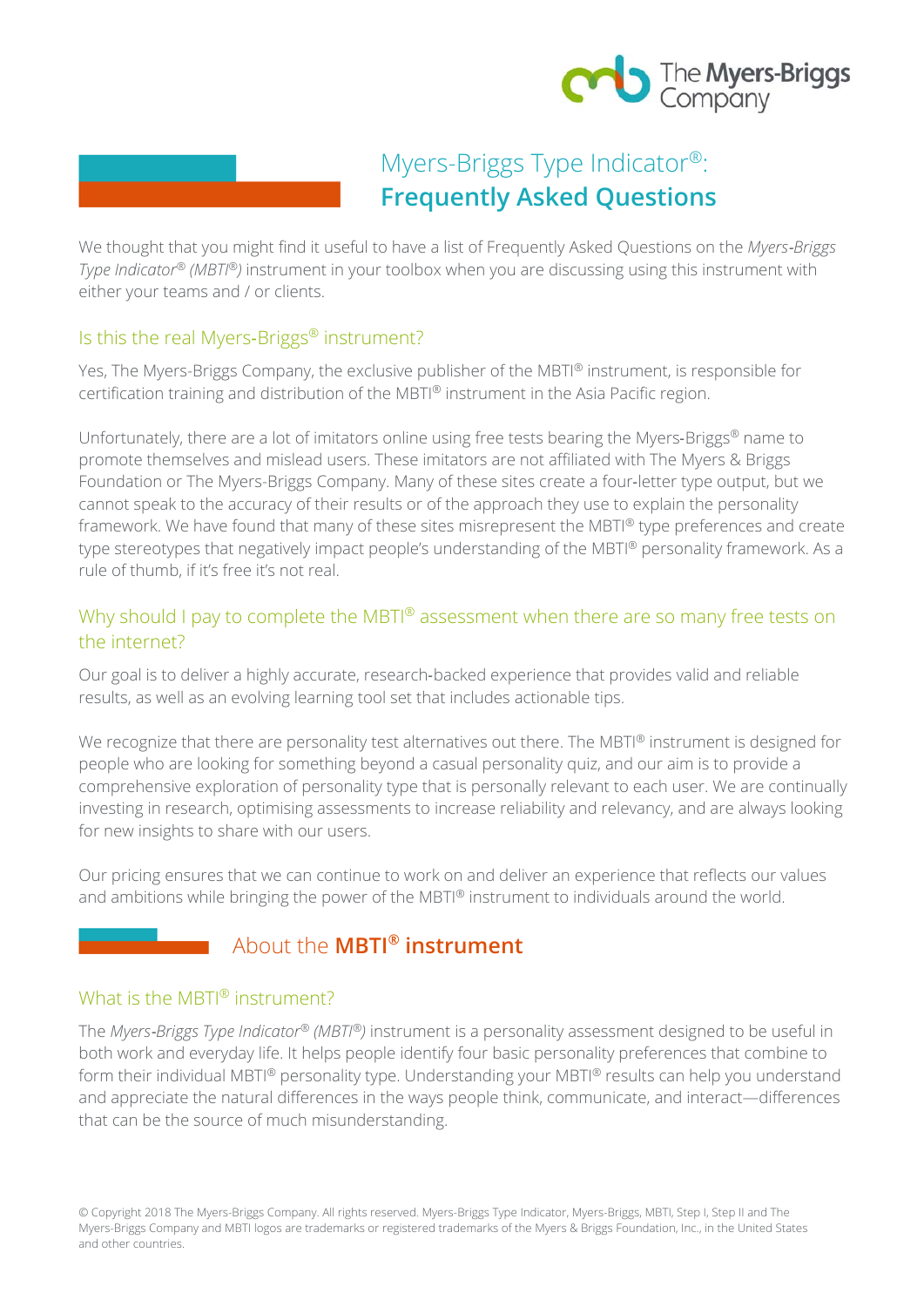

Drawn from Carl Jung's theory of psychological types and refined through decades of research, the MBTI® instrument has been used for more than 70 years to establish greater self‐knowledge and interpersonal understanding among people of all ages and backgrounds. It has been translated into more than 20 different languages for use around the world.

#### Is the MBTI® instrument valid and reliable?

Yes. The instrument's reliability has been proven statistically and its validity has been firmly established in hundreds of separate studies. Reliability refers to whether the results are consistent: Do people tend to reply to the items in the same way when they complete the assessment at a later time and do they tend to get the same four‐letter type? Can you count on the results? Validity refers to the instrument's ability to identify psychological types according to Carl Jung's theory.

### What do the letters associated with the MBTI® instrument mean?

The MBTI® instrument helps people discover and understand their personality type by identifying their preferences between four pairs of opposites. Each of the opposite preferences is represented by a specific letter:

- Extraversion (E) or Introversion (I): Your preference indicates whether you tend to focus on and draw energy from people and activity "outside yourself" (E) or your own inner world of thought and reflection (I).
- **Sensing (S)** or Intuition (N): Your preference indicates whether you tend to focus on information that's real and tangible (S) or to take in the big picture and the connections between facts (N).
- Thinking (T) or Feeling (F): Your preference indicates whether you tend to make decisions through logical analysis (T) or by considering what is important to you and to other people involved (F).
- Judging (I) or Perceiving (P): Your preference indicates whether you generally like to live your life in a planned, orderly way (J) or in a flexible, spontaneous way (P).

Technical information on the research and psychometric properties underlying the MBTI® instrument are published in the *MBTI® Manual* and in other scientific publications. Recent updates can be accessed at https://ap.themyersbriggs.com/research-white-papers.aspx

#### Who were Myers and Briggs?

Katharine Cook Briggs (1875–1968) and her daughter, Isabel Briggs Myers (1897–1980), the originators of the MBTI® instrument, were keen and disciplined observers of personality differences. Briggs studied Carl Jung's ideas and extended and applied them by studying family and friends. Then she and her daughter classified behaviour differences, connected them to Jung's ideas, and developed an instrument to categorize the differences. Their instrument, known today as the *Myers*‐*Briggs Type Indicator®* instrument, would go on to become the most widely used personality tool in history.

### What makes the MBTI® instrument different from other personality assessments that I've heard about?

The MBTI® instrument was the first tool to describe healthy, normal personalities rather than abnormal ones. It identifies 16 personality types that are all equally valid and healthy.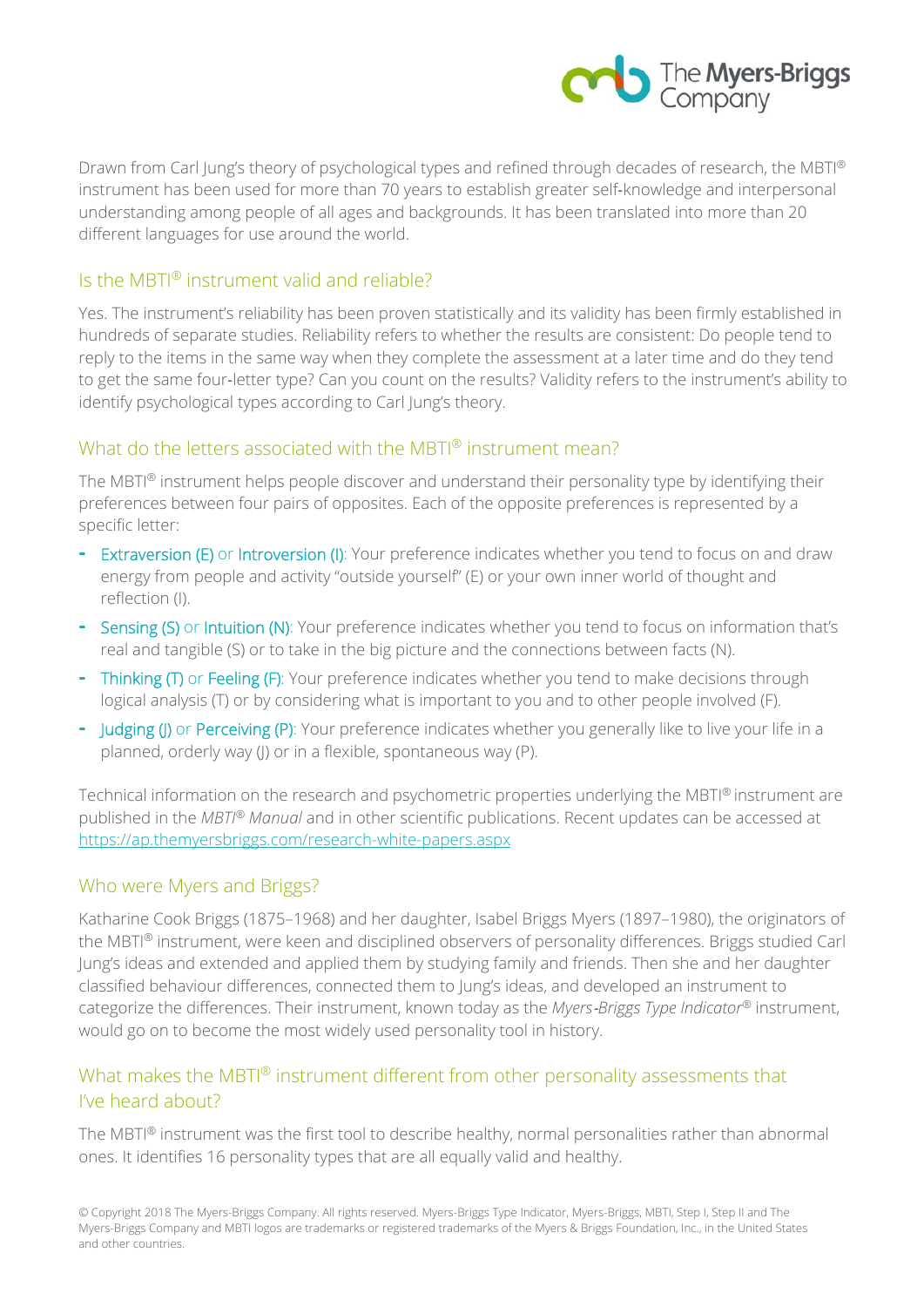

Knowledge of psychological type helps people better understand themselves and each other, resulting in more effective and satisfying human interaction.

No other personality instrument is backed by as much research and as many years of use as the MBTI® instrument, which has been taken by millions of people worldwide. The MBTI® instrument is continually updated through ongoing research to ensure its ability to identify meaningful personality differences.

#### Can I fake my responses so my type will come out a certain way?

Yes, but why would you want to? If you're familiar with the eight preferences pairs of the MBTI® instrument and want your assessment to come out in a certain way, you can probably respond in such a way as to either conform to a certain type or come close. But faking your responses won't give you information that can help you increase your self‐awareness, improve your decision making, get along with others better, develop as a leader, find work you enjoy and enhance your relationships. So most people choose to respond honestly when completing the assessment.

#### Can anyone complete the MBTI® assessment?

No. The instrument is intended for use with individuals aged 14 and above and is written at a  $7<sup>th</sup>$  grade reading level.

### Why would an employer ask me to complete the MBTI® assessment? Do I have to comply?

Organizations around the world, including most of the Fortune 100 and many government and non-profit organizations, use the MBTI® instrument with their employees and managers for a number of purposes, including the following:

- Training and developing employees and managers
- Improving teamwork
- Coaching
- Improving communication
- Resolving conflict
- Understanding personal styles to maximize effective use of human resources
- Determining the organization's type

The MBTI® instrument can be used to inform decisions through discussion, but it should never be used to hire, fire or promote people.

No, you don't have to comply. Completing the MBTI® assessment is voluntary - not required - and results are confidential. The ethics of the instrument, as stated by The Myers-Briggs Company, the publisher of the MBTI® instrument, maintain that individuals should be free to choose whether or not to complete the MBTI® assessment and to decide with whom to share results.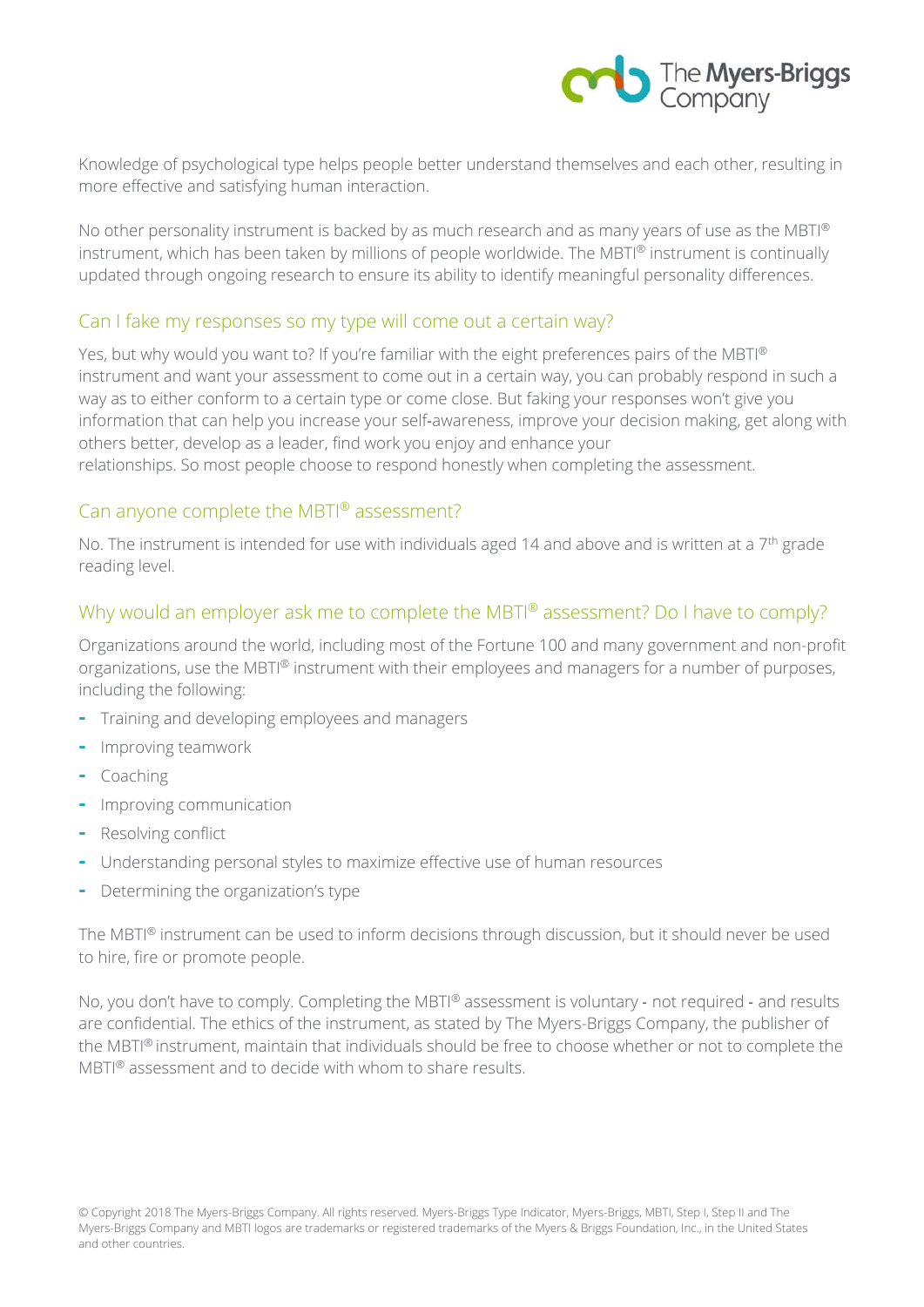

# About **psychological types**

### What is psychological type / personality type?

Psychological type is a concept developed by Swiss psychologist Carl Jung (1875–1961), who described different patterns of normal behaviour resulting from people's inherent tendency to use their minds in different ways. Your psychological type, also called "personality type," is the pattern of behaviour you tend to show. In the *Myers*‐*Briggs Type Indicator®* instrument, your type is indicated by your preferences between Extraversion or Introversion, Sensing or Intuition, Thinking or Feeling, and Judging or Perceiving. Your four preferences combine to form one of 16 distinct personality types, each of which is denoted by a four‐letter type code (ENFP, ISTJ, etc.).

#### Is there a best and worst personality type?

No. As Isabel Briggs Myers wrote in the *Introduction to Myers-Briggs® Type* booklet, "There is no right or wrong type and there are no better or worse combinations of types in work or relationships. Each type and each individual bring special gifts."

### Is personality type related to emotional intelligence?

Yes, in a way. Emotional Intelligence (EQ) generally refers to one's ability to manage impulses, empathize with others and show resilience in the face of stress or obstacles. EQ is often divided into two categories: intrapersonal (your ability to control yourself internally in a positive way) and interpersonal (your skills in getting along with others). Personality type, as identified by the MBTI® instrument, is also concerned with internal and external processes, and thus can be a very useful tool for enhancing and developing emotional intelligence.

### Does the MBTI® instrument stereotype people?

No. The MBTI® assessment does not stereotype people. Among the basic principles of the instrument, as stated in the *Introduction to Myers-Briggs® Type* booklet written by Isabel Briggs Myers, are the following:

- Each type has special gifts.
- Each person is unique and expresses type in a unique way.
- There is no good or bad type.
- You are the final judge of your own psychological type; your MBTI® results suggest your type based on your responses, but the individual is the final judge of his or her own type.
- Type does not explain everything; humans are complex.
- Type may be used to understand and forgive, but never as an excuse.
- By becoming aware of your own type biases, you can avoid negative stereotyping.

Some people who use the MBTI® instrument may not be aware of their type biases and may stereotype others based on MBTI® type. This is not a proper use of psychological type.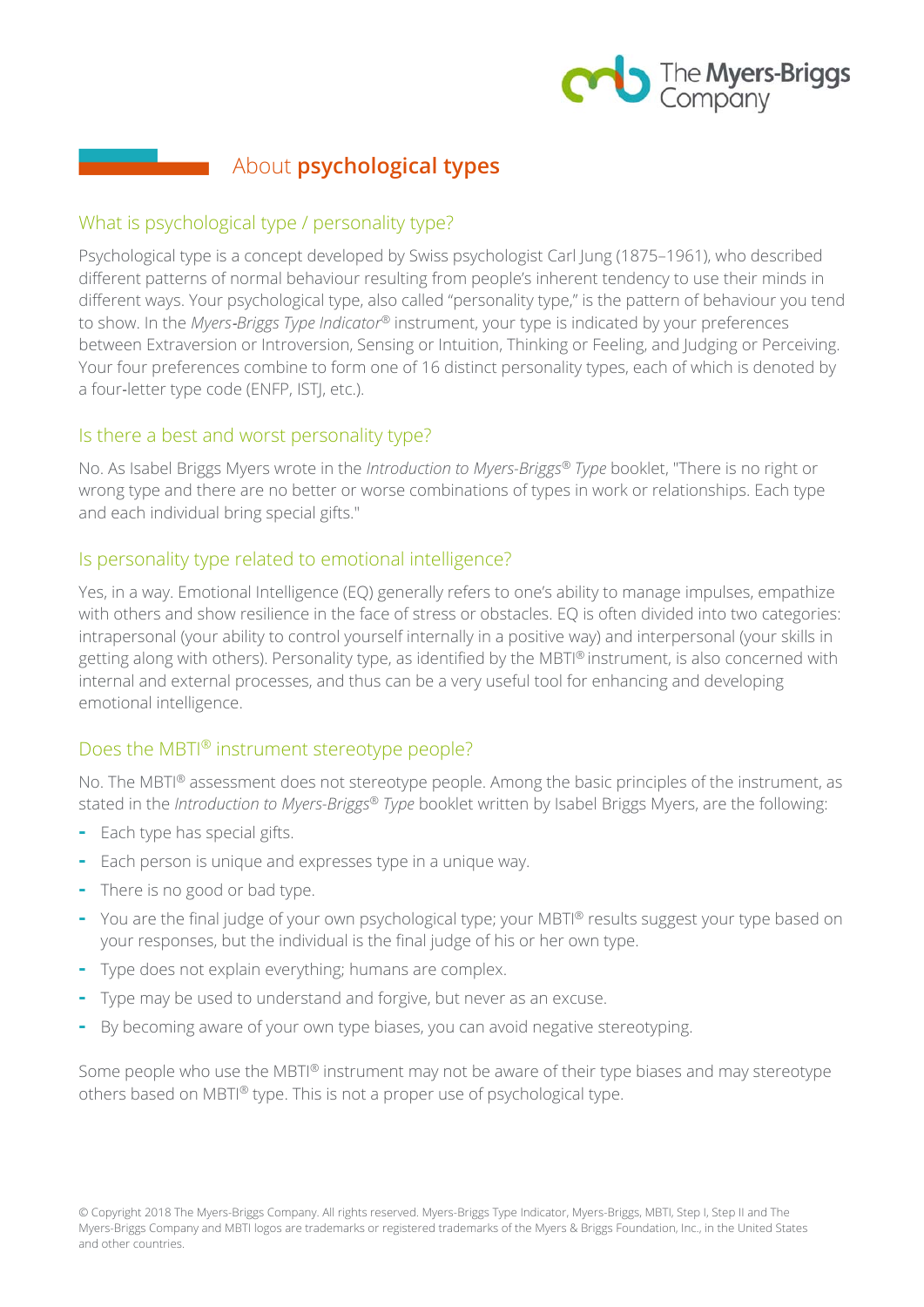

### Are there really only 16 types of people in the world?

The 16 MBTI® types describe how people use their energy internally and externally, but they're not static, one‐size‐fits‐all categories. Each four‐letter type cannot be understood fully by simply adding up the four preferences; a more complete understanding is based on learning about how the preferences interact with one another

So there is a great deal of variation among individuals of the same type. You may know other people who are the same four‐letter type as you, but you'll find that they have some characteristics in common with you and also have differences from you. In addition to your four-letter type, the Step II™ form of the MBTI® instrument also explores five characteristics underlying each preference, providing a richer understanding of your MBTI® type preferences.

### **Why complete** the MBTI® assessment?

#### How will knowing my personality type help me?

Knowing your type will help you better understand yourself and your behaviours. It will also help you appreciate others' styles and thus enable you to deal more constructively with the differences between you and other people. With a greater understanding of your own inherent strengths, you will be better able to take advantage of opportunities to use those strengths for more effective functioning in work and life. Many individuals have used their understanding of their MBTI® type to help them find a satisfying job, choose an academic major, improve their effectiveness and satisfaction at work and enhance their interactions and relationships with others.

### If I already know my personality type, do I need to complete the MBTI® assessment?

Not necessarily, but you may want to take the assessment for several reasons. If you've already completed a personality assessment, was it the genuine MBTI® instrument? Other type instruments are not as reliable and valid, so your results may not be accurate. If you did not take the genuine assessment, you might want to take it now.

Even if you've already completed the MBTI® assessment, consider how long ago it was and whether your life circumstances have changed dramatically since then. Generally, because the MBTI® instrument measures inherent preferences, there is no need to take it multiple times. However, if your life has changed significantly, you might find it helpful to take it again. In addition, the newer forms of the MBTI® instrument are based on the latest research, so if it has been many years since you completed the assessment, you might consider retaking it.

If you haven't already done so, you might also consider contacting a professional who can help you complete the MBTI® Step II™ assessment. This advanced form of the MBTI® instrument provides more depth by looking at different facets of each of your preferences.

#### Will my type change over time?

No. Because your type is inherent, your basic preferences likely will not change. However, type *develops*  over a person's lifespan.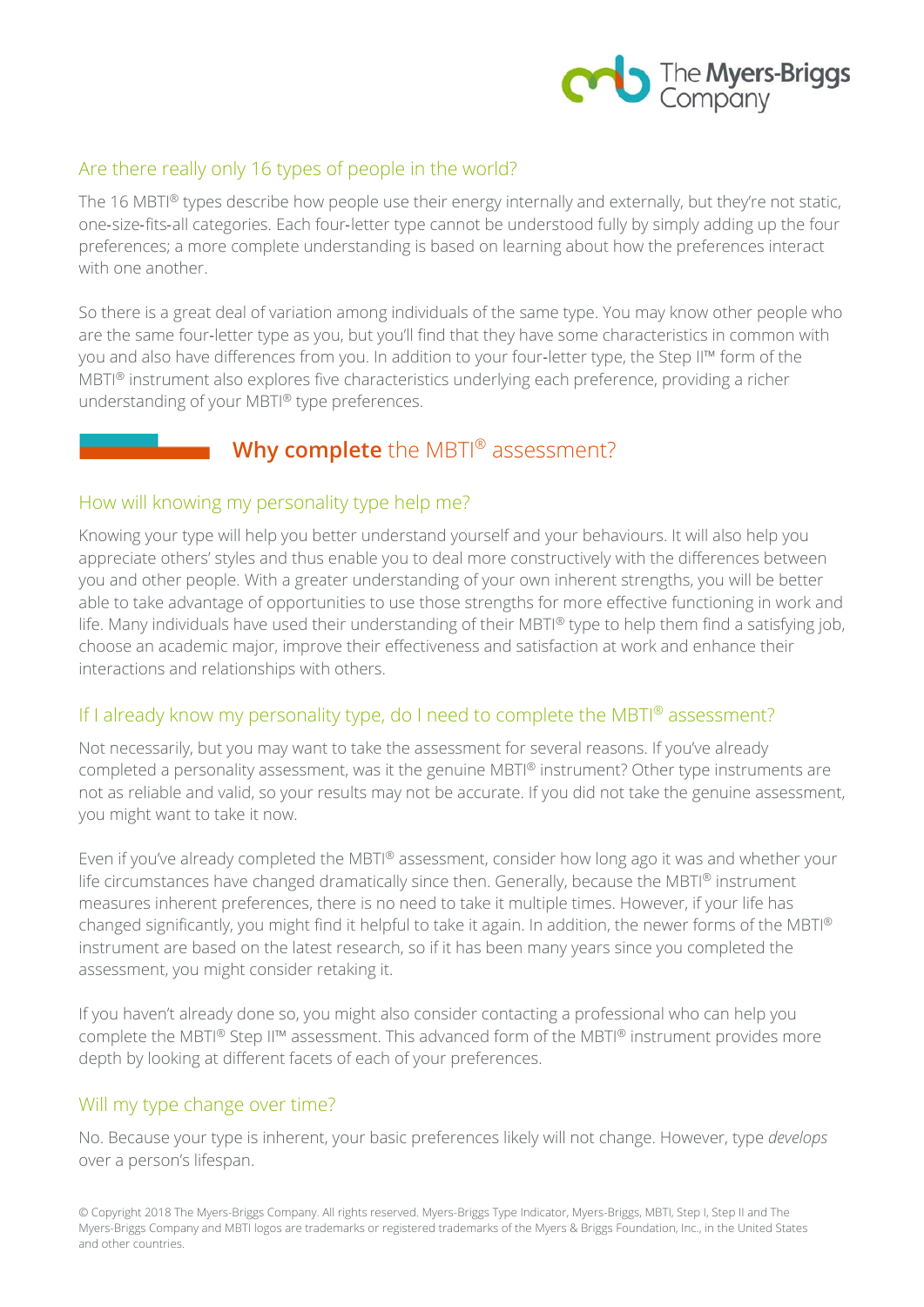

 Jung theorized that people have an innate urge to grow and have everything they need within themselves to become healthy, effective individuals. Psychological type is the compass guiding this growth process.

# **What** the MBTI® instrument **can tell you**

### What will my MBTI® assessment tell me that I don't already know?

The MBTI® instrument is a self-report tool - it gives you answers based on what you report about yourself ‐ so in one sense, it won't tell you anything that you don't already know. But knowing something and being able to use it effectively in your life are two vastly different things. Most people enjoy completing the MBTI® assessment, and when they get their results, they feel affirmed in that they've received an accurate description of their personality. Many go on to set new goals and improve their decision making and relationships.

### How can knowing my personality type help me get along better with other people?

Myers and Briggs created the MBTI® instrument because they wanted to help people understand themselves and others better and appreciate the differences between them. When you complete the MBTI® assessment and review your results, you learn that there are different ways of interacting with others, taking in information, making decisions and organising one's life. That information can help you better understand your friends, co-workers and family, and improve your interpersonal interactions.

### Will my type tell me what I'm good at doing?

No. The MBTI® instrument does not measure competencies in the way a mathematics test can measure your maths skills, for example. None of the MBTI® questions are designed to determine how good you are at a particular task.

However, a lot of research exists about what careers people of particular personality types tend to enter and what kinds of tasks they tend to enjoy. For example, research has shown that INTPs and INTJs tend to like the theoretical work of science and ESFPs and ESFJs tend to enjoy tasks that involve helping others. So completing the MBTI® assessment may give you an insight into what kind of work you enjoy, and people who enjoy their work often do better at it.

### Should I choose a career based on my MBTI® type?

No, not based on your type alone. Career decisions are usually most sound when they take into account a number of factors, including interests, personality, skills, values, lifestyle needs and others. Knowing your MBTI® type can help you in career decision making, but it should not be the only factor you consider.

Research shows that people of each personality type tend to choose particular career fields and are likely to avoid certain other fields. You may want to consult current career books on the subject or work with a career counsellor who is certified to use the MBTI® instrument to learn more about type and career choices.